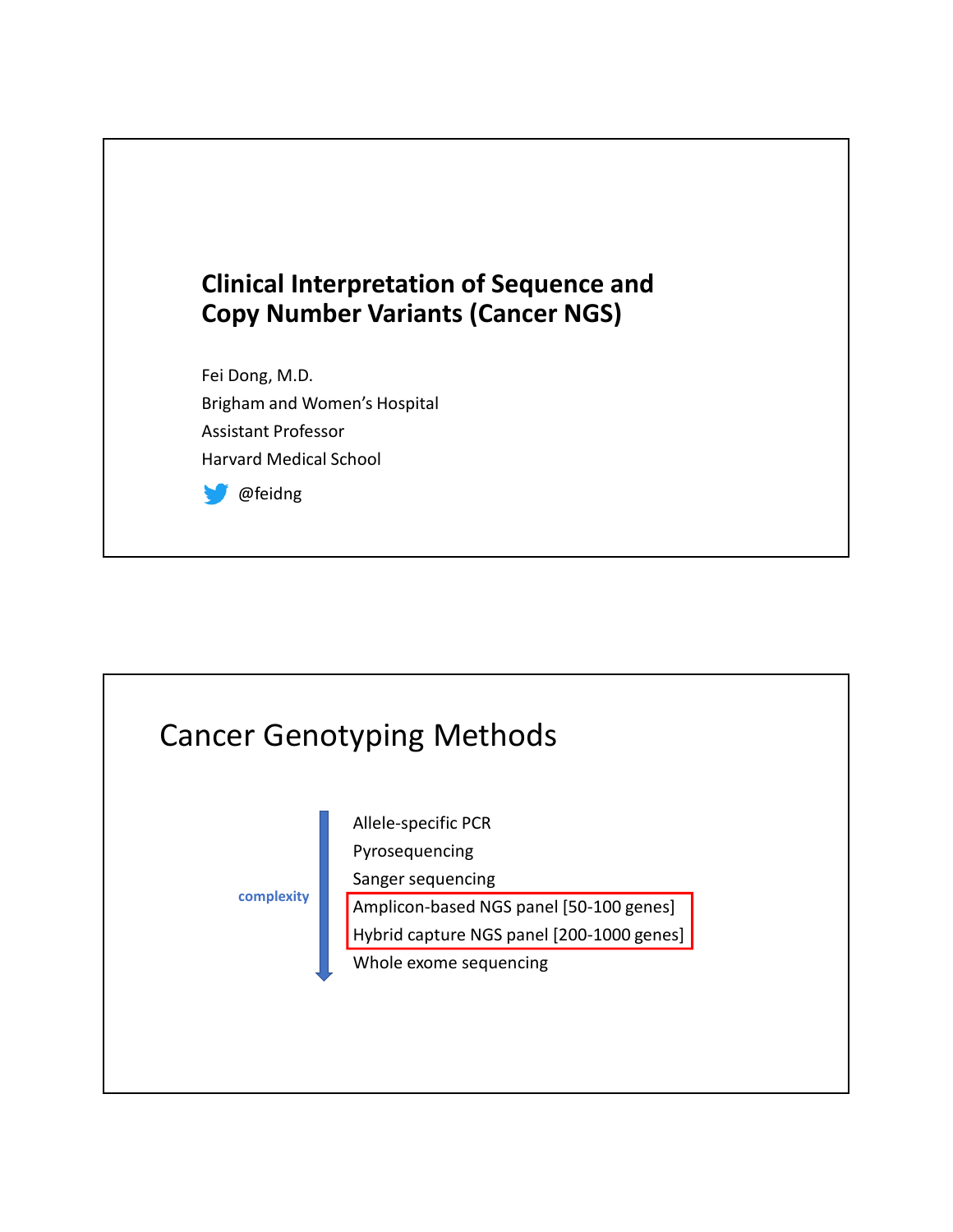## **Outline**

- Part I: Sequence Variants
- Part II: Copy Number Variants
- Part III: Integrated Analysis (bonus)

## Sequence Alteration Interpretation • Types • Substitutions (single nucleotide variants) • Insertions and deletions • Technical Interpretation • Is this variant real? • Clinical Interpretation • What does this variant mean for the patient? Different algorithms GATK MuTect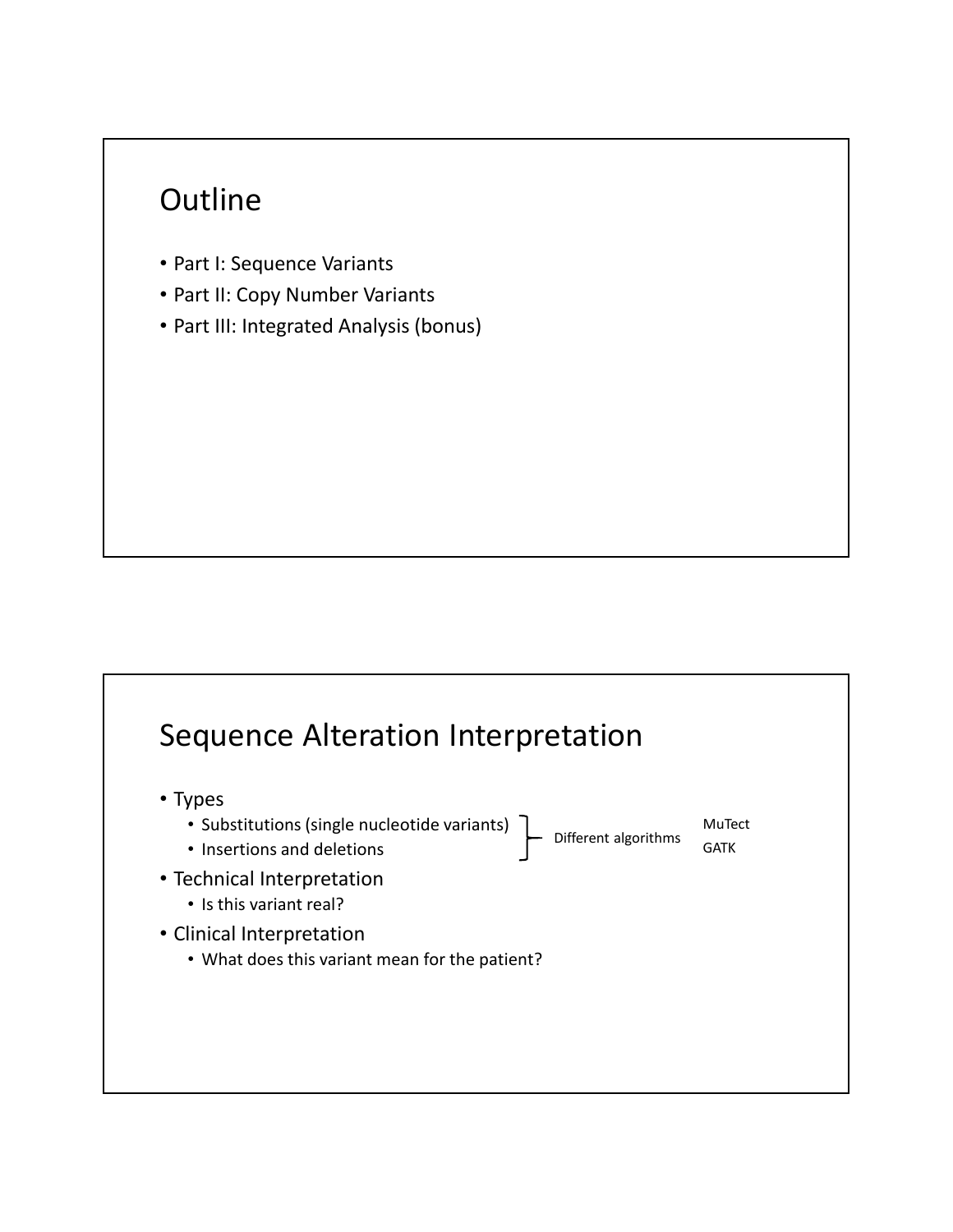

#### Example: *EGFR* p.L858R in Lung Adenocarcinoma

- Gene function
	- *EGFR* is a receptor tyrosine kinase.
- Variant function
	- *EGFR* p.L858R leads to constitutive kinase activation.
- Biological significance
	- *EGFR* mutations are observed in ~20% of lung adenocarcinomas.
- Clinical significance
	- *EGFR* p.L858R is associated with response to *EGFR* kinase inhibitors as first line monotherapy for advanced lung cancers.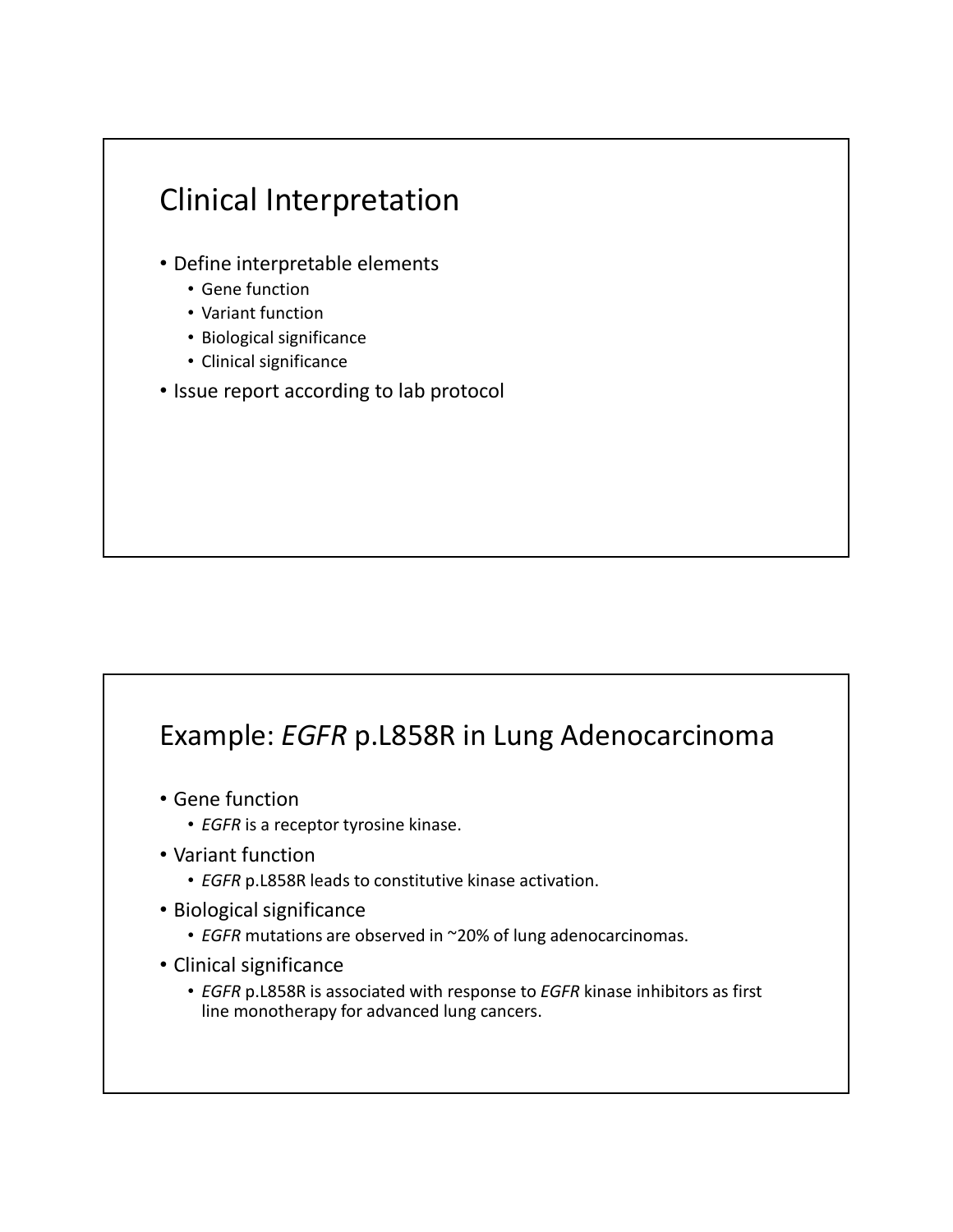#### Example: *BRAF* p.V600E in Colorectal Adenocarcinoma

- Gene function
	- *BRAF* encodes a serine/threonine kinase involved in signal transduction in the RAS-MAPK pathway.
- Variant function

• *BRAF* p.V600E leads to constitutive kinase activation.

- Biological significance
	- *BRAF* p.V600E is observed in ~50% of CRCs with microsatellite instability.
	- *BRAF* p.V600E is observed in ~5% of CRCs with stable microsatellites.
- Clinical significance
	- *BRAF* p.V600E is associated with response to dual BRAF and EGFR inhibitors (encorafenib and cetuximab) for advanced colorectal cancers.
	- *BRAF* p.V600E is associated with sporadic cancer and not Lynch syndrome in CRCs with microsatellite instability.
	- *BRAF* p.V600E is associated with aggressive behavior for microsatellite stable CRCs.

#### Example: *BRAF* p.V600E in Lung Adenocarcinoma

- Gene function
	- *BRAF* encodes a serine/threonine kinase involved in signal transduction in the RAS-MAPK pathway.
- Variant function
	- *BRAF* p.V600E leads to constitutive kinase activation.
- Biological significance
	- *BRAF* p.V600E is observed in 1-2% of lung adenocarcinomas.
- Clinical significance
	- *BRAF* p.V600E is associated with response to dual BRAF and MEK inhibitors (dabrafenib and trametinib) in advanced lung cancers.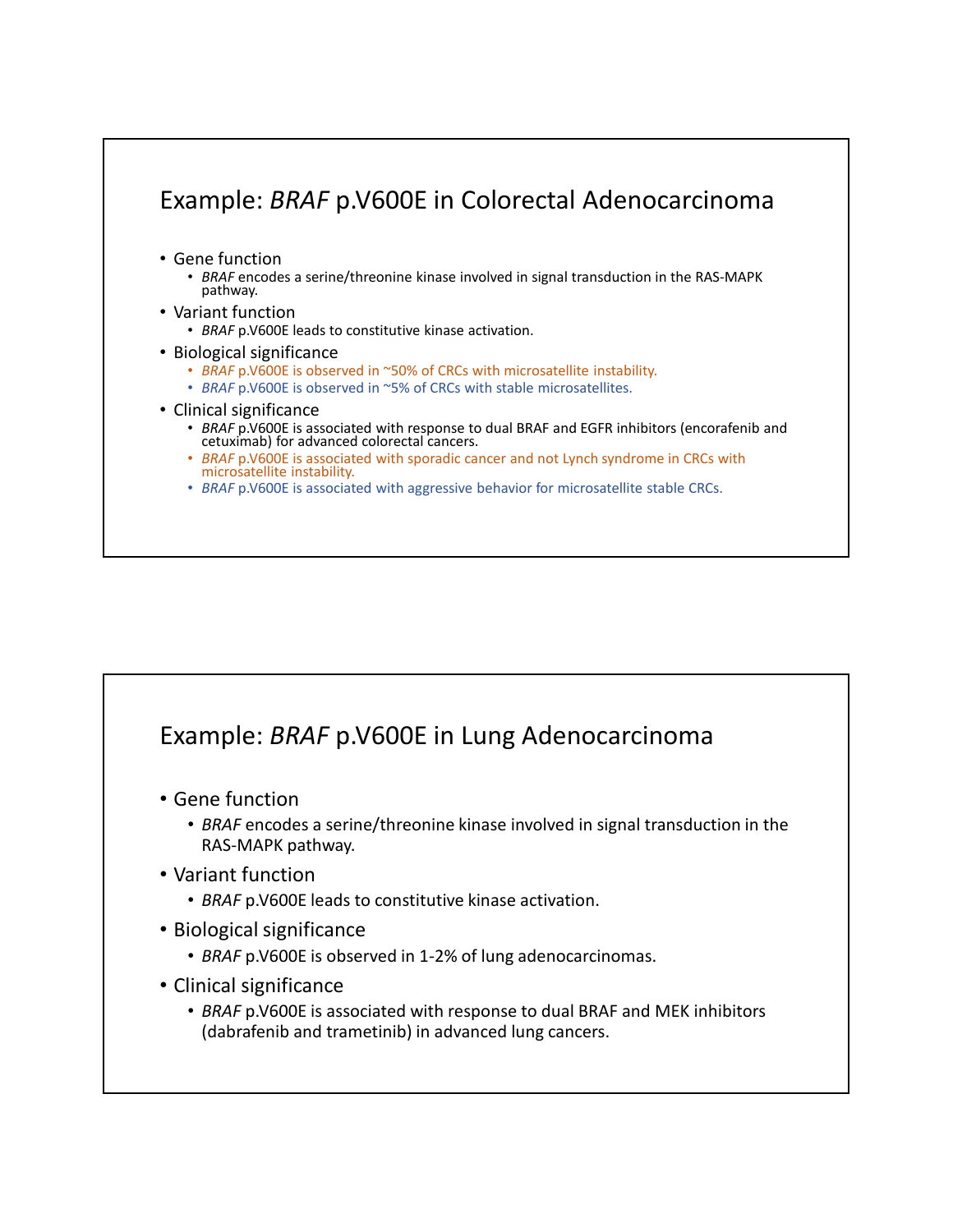## Example: *MET* intron 13 variant in LUAD

| 116,411,860 bp |       | 116,411,880 bp     | 116,411,900 bp   | 109 bp                                        | 116,411,920 bp    |                                                         | 116,411,940 bp         |
|----------------|-------|--------------------|------------------|-----------------------------------------------|-------------------|---------------------------------------------------------|------------------------|
| [0.304]        |       |                    |                  |                                               |                   |                                                         |                        |
|                |       |                    |                  |                                               |                   |                                                         |                        |
| GCC            | $-2-$ | AARRES CAAR        |                  |                                               |                   |                                                         |                        |
|                |       | $-12 -$            |                  |                                               |                   |                                                         |                        |
|                |       |                    |                  |                                               |                   |                                                         |                        |
|                | c     | $12 -$<br>$12 -$   |                  |                                               |                   |                                                         |                        |
|                |       | <b>GTTTTAAG TC</b> |                  |                                               |                   |                                                         |                        |
|                |       |                    |                  |                                               |                   |                                                         |                        |
|                |       | $-12 -$            |                  |                                               |                   |                                                         |                        |
|                |       |                    | GTTTTAAG TCTGGGC |                                               |                   |                                                         |                        |
|                |       | $12 -$             |                  |                                               |                   |                                                         |                        |
|                |       | $-12 -$            |                  |                                               |                   |                                                         |                        |
|                |       |                    |                  |                                               |                   |                                                         |                        |
|                |       |                    |                  | $\overline{D}$<br>G<br>s.                     | w<br>$\mathbb{R}$ | $\mathsf{D}$<br>$\mathbb{R}$<br>$\mathbf v$<br><b>A</b> | Ð<br>$\mathbf{v}$<br>н |
|                |       |                    |                  | MET<br>D<br>$\mathbf{I}$<br>$\mathbf{s}$<br>G | R                 | D.<br>л                                                 |                        |
|                |       |                    |                  | MET                                           |                   |                                                         |                        |
|                |       |                    |                  | $\Omega$<br>$\epsilon$<br>$S \rvert F$        | RY<br>v           | $D$ $K$                                                 | RV<br>H<br>PHU         |
|                |       |                    |                  | MET                                           |                   |                                                         |                        |

**Donor site** – 5' of intron GU

**Acceptor site** – 3' of intron AG

**Branch site** – near 3' of intron, always includes Adenine, YNYYRAY (Y=pyrimidine, R=purine)

**Polypyrimidine tract – 5-40 bp** before 3' end of intron, 15-20 bp long

#### Example: *MET* intron 13 variant in LUAD

|         | 116,411,860 bp | 116,411,880 bp               | 109 bp<br>116,411,900 bp | 116,411,920 bp                       | 116,411,940 bp                                                         |         |
|---------|----------------|------------------------------|--------------------------|--------------------------------------|------------------------------------------------------------------------|---------|
|         |                |                              |                          |                                      |                                                                        |         |
| [0.304] |                |                              |                          |                                      |                                                                        |         |
|         |                |                              |                          |                                      |                                                                        |         |
| GCC     | $\frac{1}{2}$  | CAAG<br>TAAACAACCTT<br>$-12$ |                          |                                      |                                                                        |         |
|         |                |                              |                          |                                      |                                                                        |         |
|         |                | $\mathbf{c}$ .<br>$-12$      |                          |                                      |                                                                        |         |
|         |                | $-12-$                       |                          |                                      |                                                                        |         |
|         |                | <b>GTTTTAAGATC</b>           |                          |                                      |                                                                        |         |
|         |                | $-12$ –                      |                          |                                      |                                                                        |         |
|         |                |                              |                          |                                      |                                                                        |         |
|         |                | $-12-$                       | <b>GTTTTAAGATCTGGGC</b>  |                                      |                                                                        |         |
|         |                | $-12-$                       |                          |                                      |                                                                        |         |
|         |                |                              |                          |                                      |                                                                        |         |
|         |                |                              | D.                       | s.<br>$\mathbb{R}$<br>G<br>l V<br>F. | $\overline{D}$<br>$\overline{R}$<br><b>Y</b><br>A<br>$\mathbf{u}$<br>н | D.<br>H |
|         |                |                              | MET<br>$\overline{D}$    | G<br>. V                             |                                                                        |         |
|         |                |                              | т.<br>MET                | $S \rvert F$<br>R Y                  | D <sub>0</sub><br>R V<br>HIT                                           | PHIL    |
|         |                |                              | $D$ <sub>L</sub>         | G<br>SE L V R Y                      | $D$ $A$ $R$ $V$<br><b>H</b>                                            | PHL     |
|         |                |                              | MET                      |                                      |                                                                        |         |

**Donor site** – 5' of intron GU

**Acceptor site** – 3' of intron AG

**Branch site** – near 3' of intron, always includes Adenine, YNYYRAY (Y=pyrimidine, R=purine)

**Polypyrimidine tract** – 5-40 bp before 3' end of intron, 15-20 bp long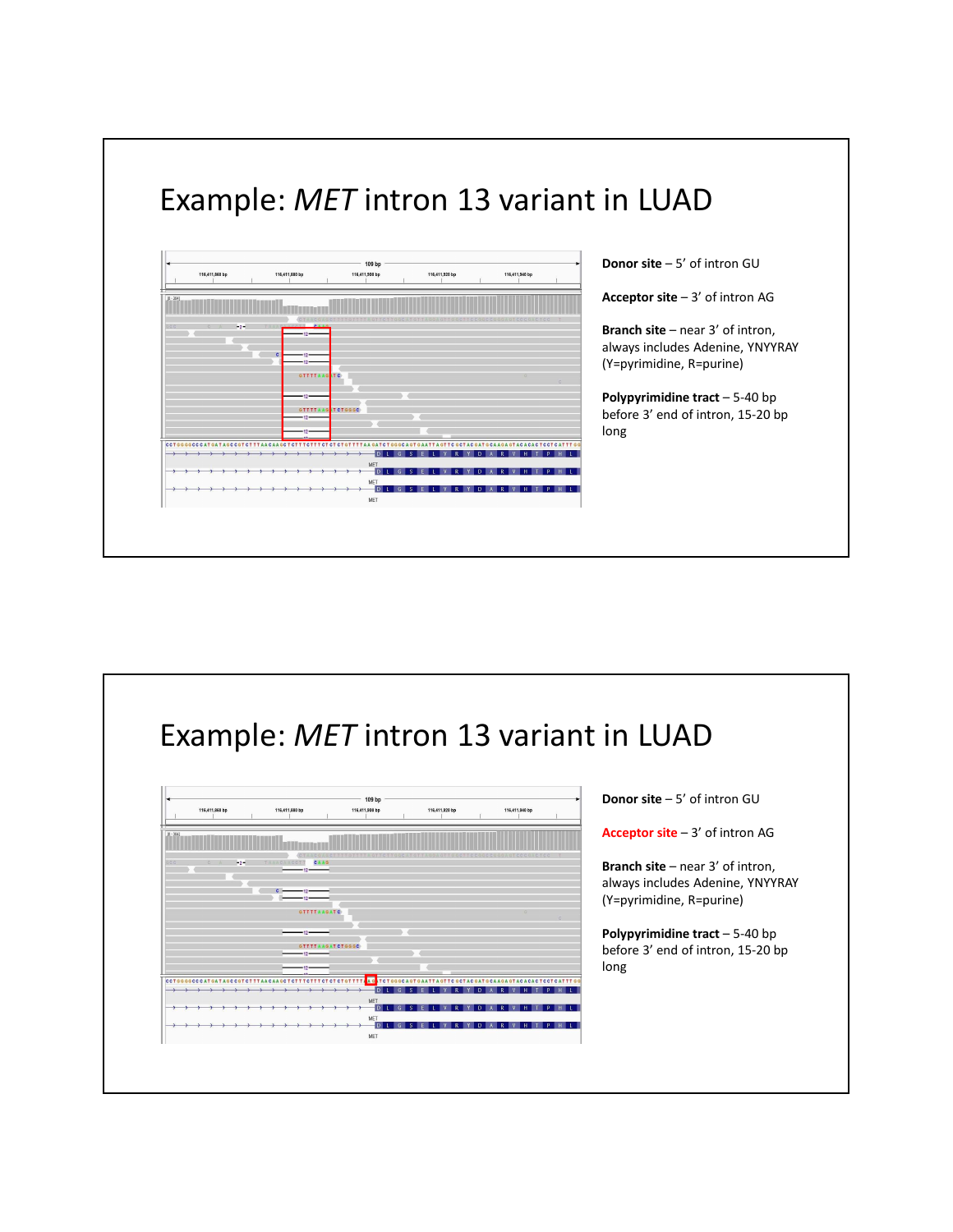

| 116,411,860 bp                                                                                                | 116,411,880 bp                | 109 bp<br>116,411,900 bp | 116,411,920 bp | 116,411,940 bp    |
|---------------------------------------------------------------------------------------------------------------|-------------------------------|--------------------------|----------------|-------------------|
| [0.304]                                                                                                       |                               |                          |                |                   |
|                                                                                                               |                               |                          |                | CCCGACTCC         |
| $-2$<br>GCC                                                                                                   | TAAACAACCTT<br>CAAG<br>$12 -$ |                          |                |                   |
|                                                                                                               |                               |                          |                |                   |
| $c$ .                                                                                                         | $-12-$<br>$-12 -$             |                          |                |                   |
|                                                                                                               | <b>GTTTTAAGATC</b>            |                          |                | $\alpha$          |
|                                                                                                               | $-12 -$                       |                          |                |                   |
|                                                                                                               | <b>GTTTTAAGATCTGGGC</b>       |                          |                |                   |
|                                                                                                               | $12 -$                        |                          |                |                   |
|                                                                                                               | $-12 -$                       |                          |                |                   |
| CCTOGGGCCCATGATAGCCG CTTTAAC AGCTCTTTCTTTCTCTCTGTTTTAAGATCTGGGCAGTGAATTAGTTCGCTACGATGCAAGAGTACACACTCCTCATTTGG |                               | $\mathbf{D}$<br>S        |                | $\mathbf{D}$<br>R |
|                                                                                                               |                               | MET                      |                |                   |
|                                                                                                               |                               | D<br>MET                 |                |                   |
|                                                                                                               |                               | $\overline{D}$<br>S      | R              | $\mathbf{D}$<br>R |
|                                                                                                               |                               | MET                      |                |                   |
| <b>YNYYRAY</b>                                                                                                |                               |                          |                |                   |
| <b>CTTTAAC</b>                                                                                                |                               |                          |                |                   |

**Donor site** – 5' of intron GU

**Acceptor site** – 3' of intron AG

**Branch site** – near 3' of intron, always includes Adenine, YNYYRAY (Y=pyrimidine, R=purine)

**Polypyrimidine tract – 5-40 bp** before 3' end of intron, 15-20 bp long

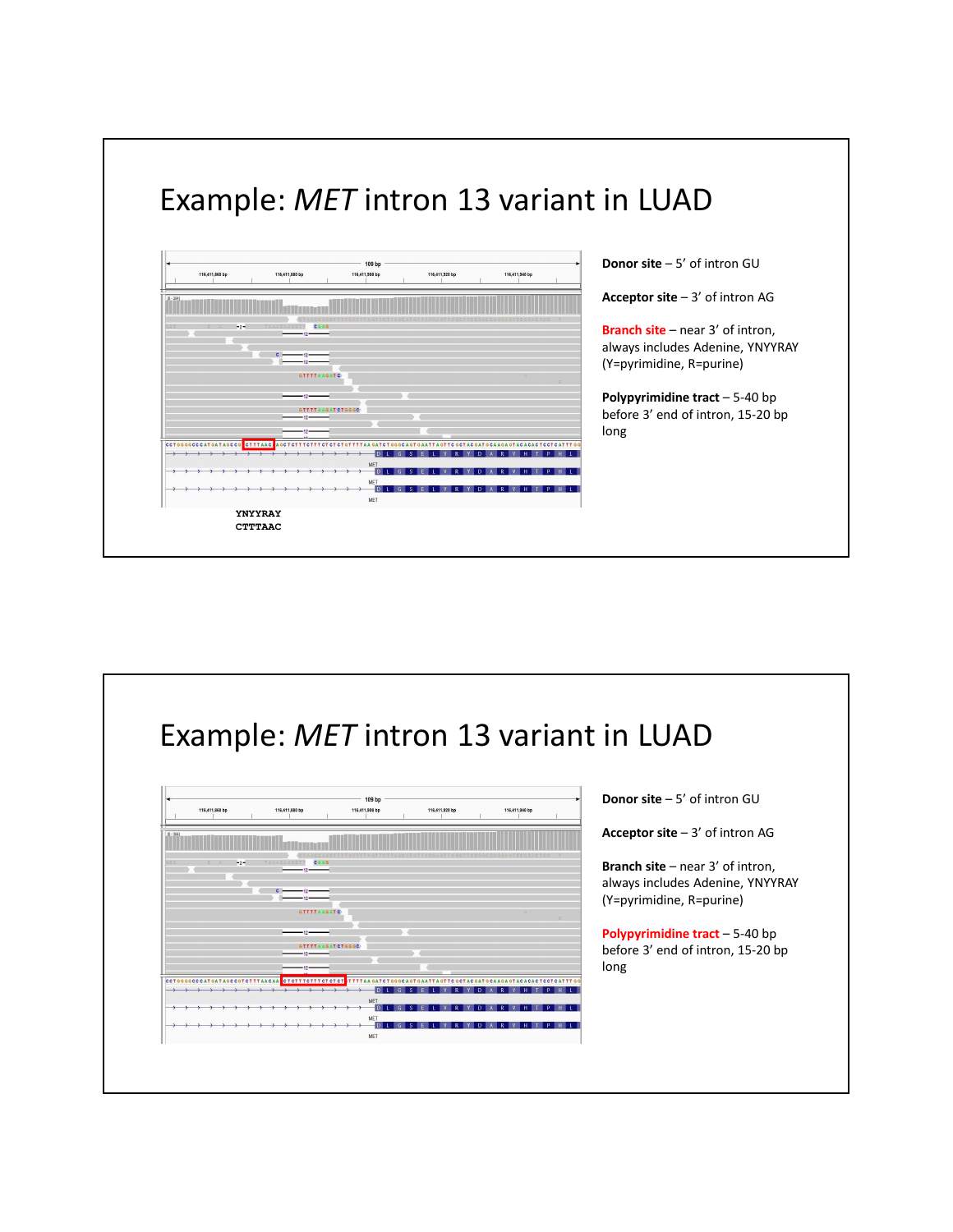

### Guidelines for Sequence Variant Interpretation

- Li, et al. J Mol Diag 2017
- Tier I:
	- Variants with strong clinical significance
- Tier II:
	- Variants with potential clinical significance
- Tier III:
	- Variants of unknown significance
- Tier IV:
	- Variants deemed benign or likely benign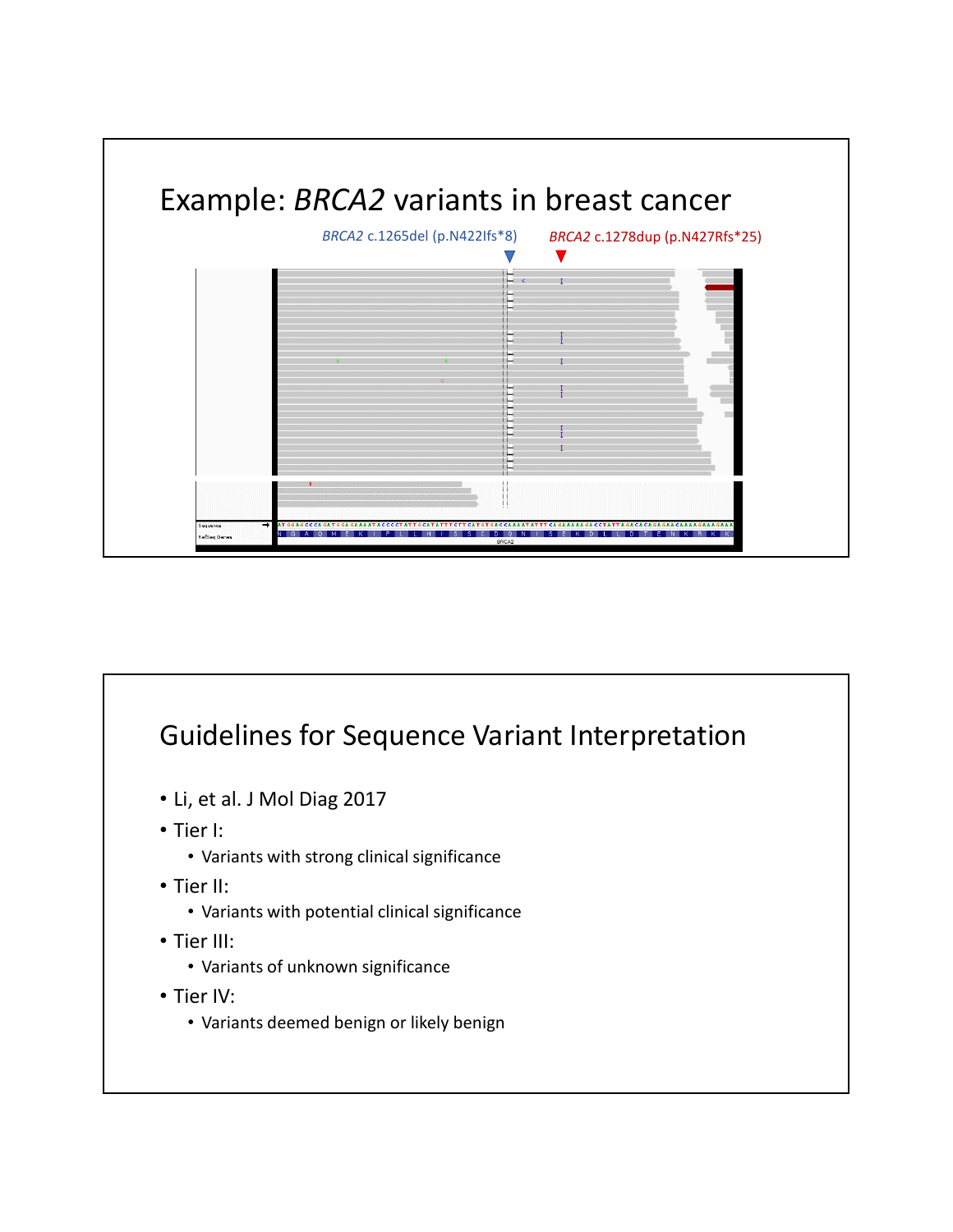

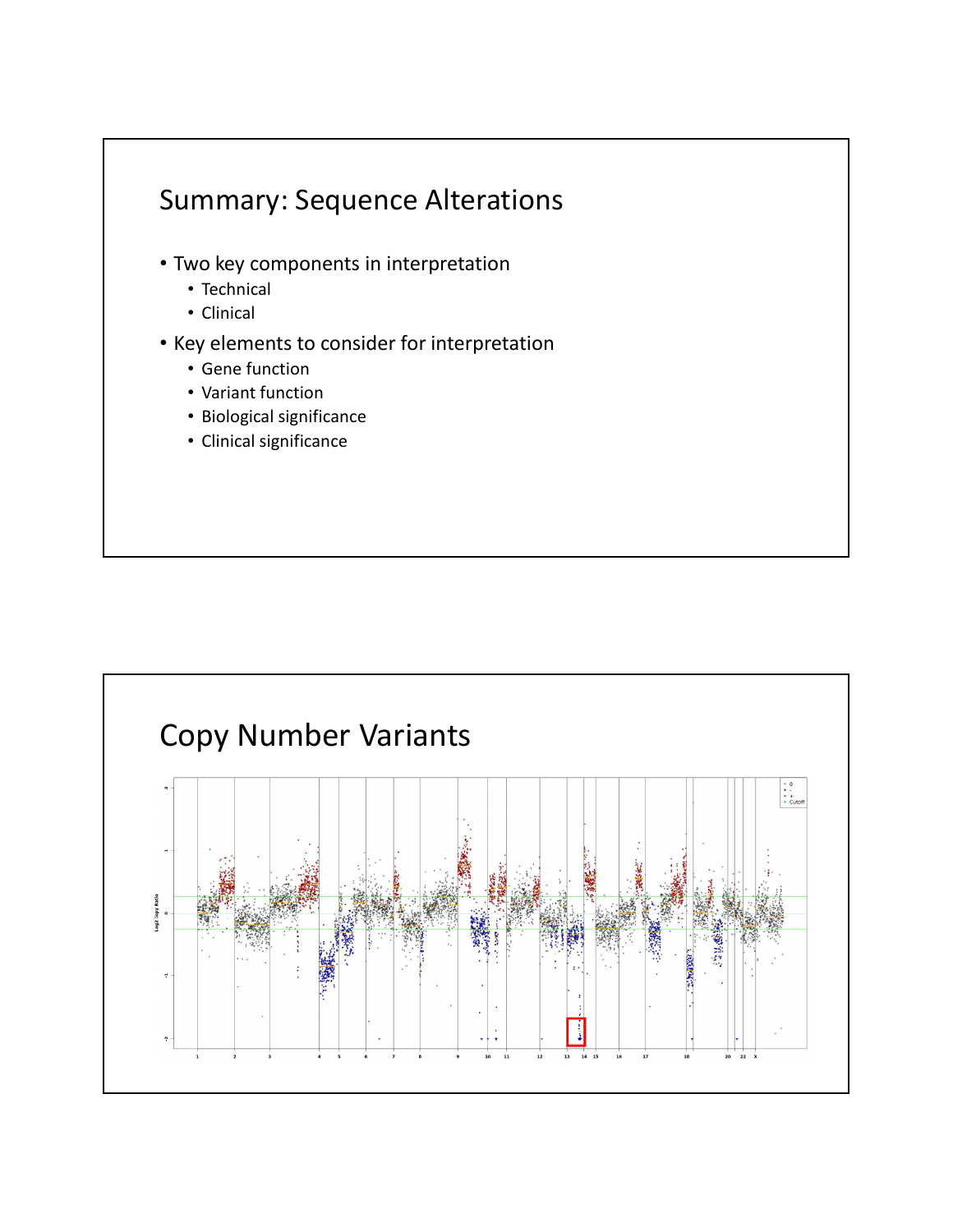

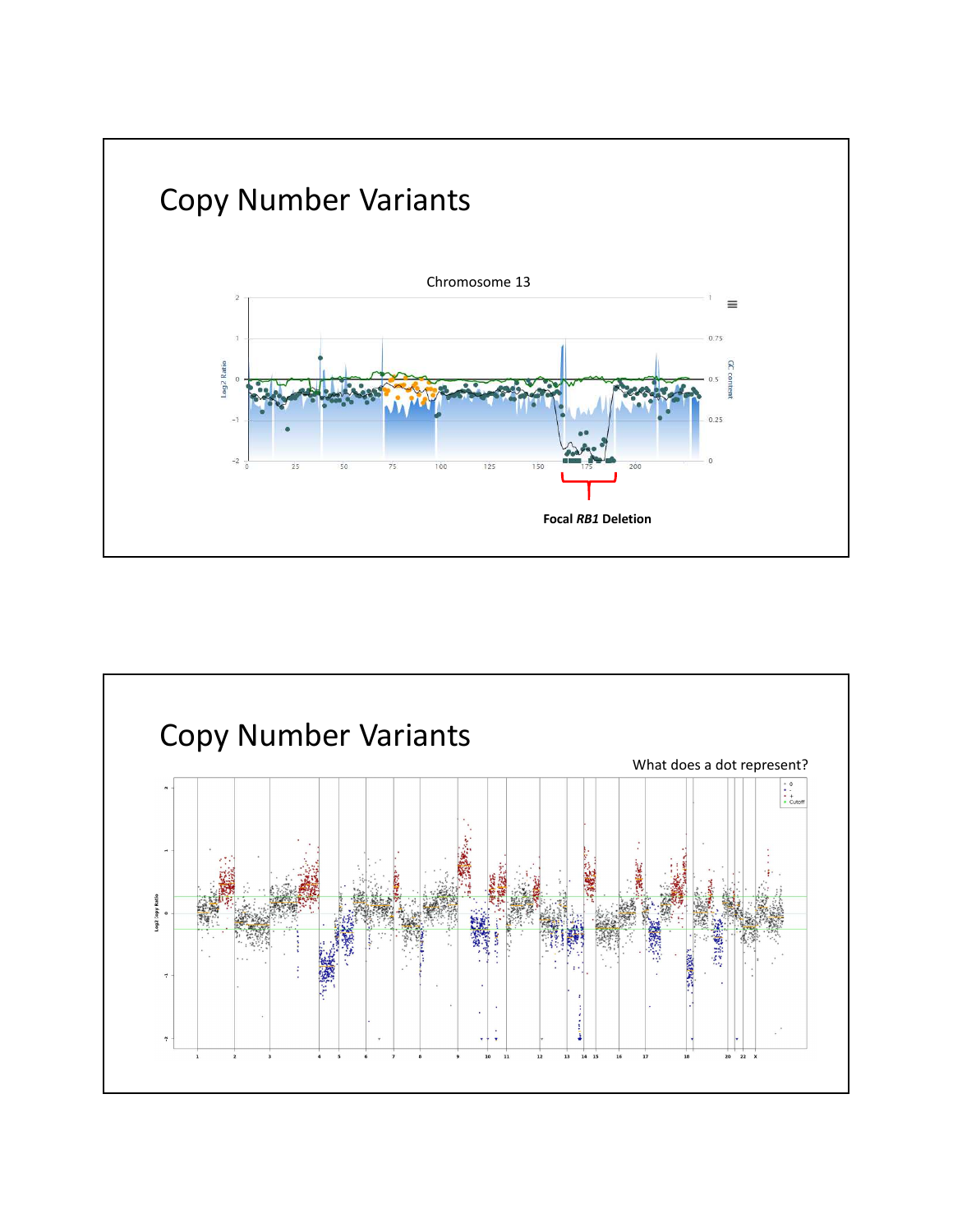

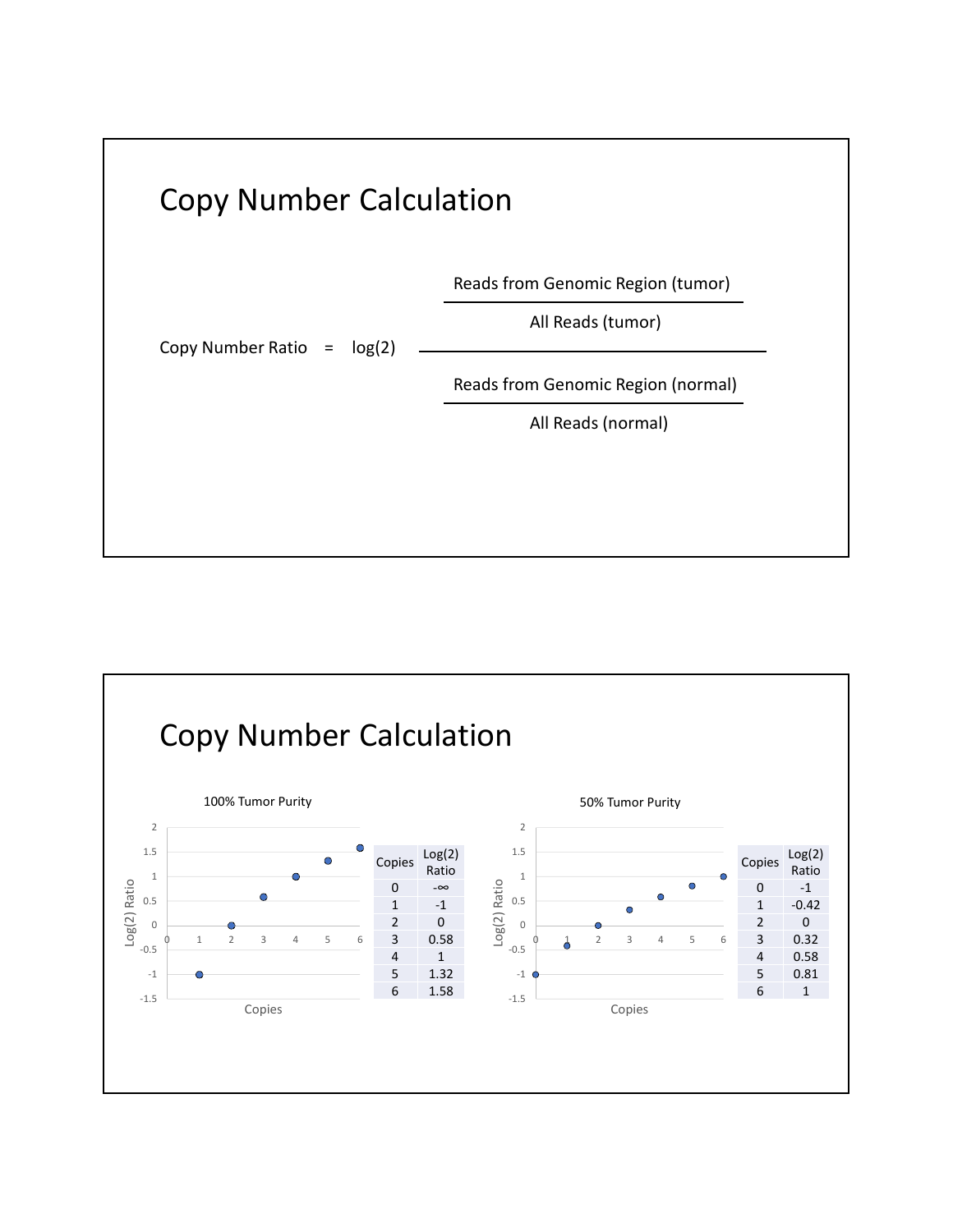

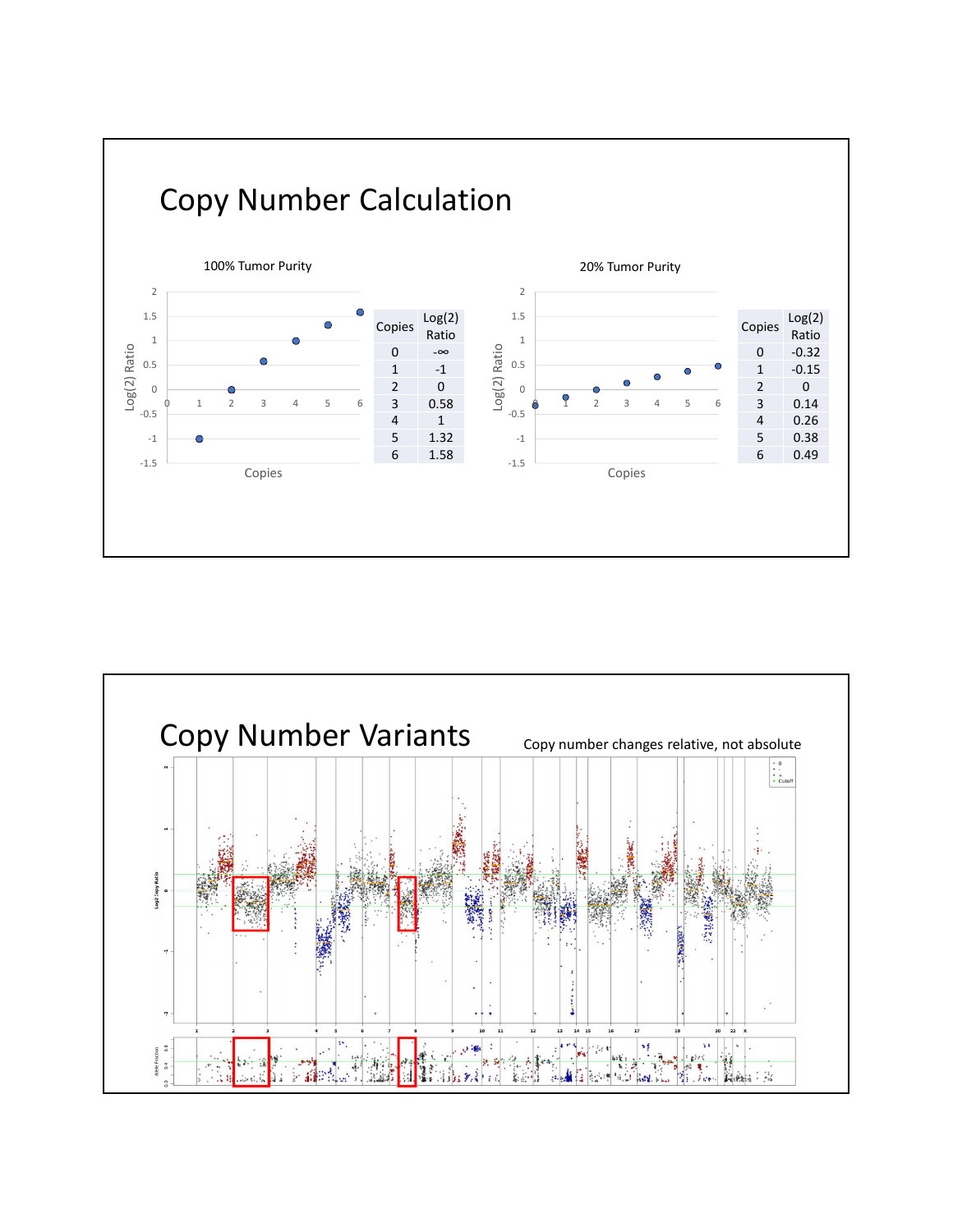

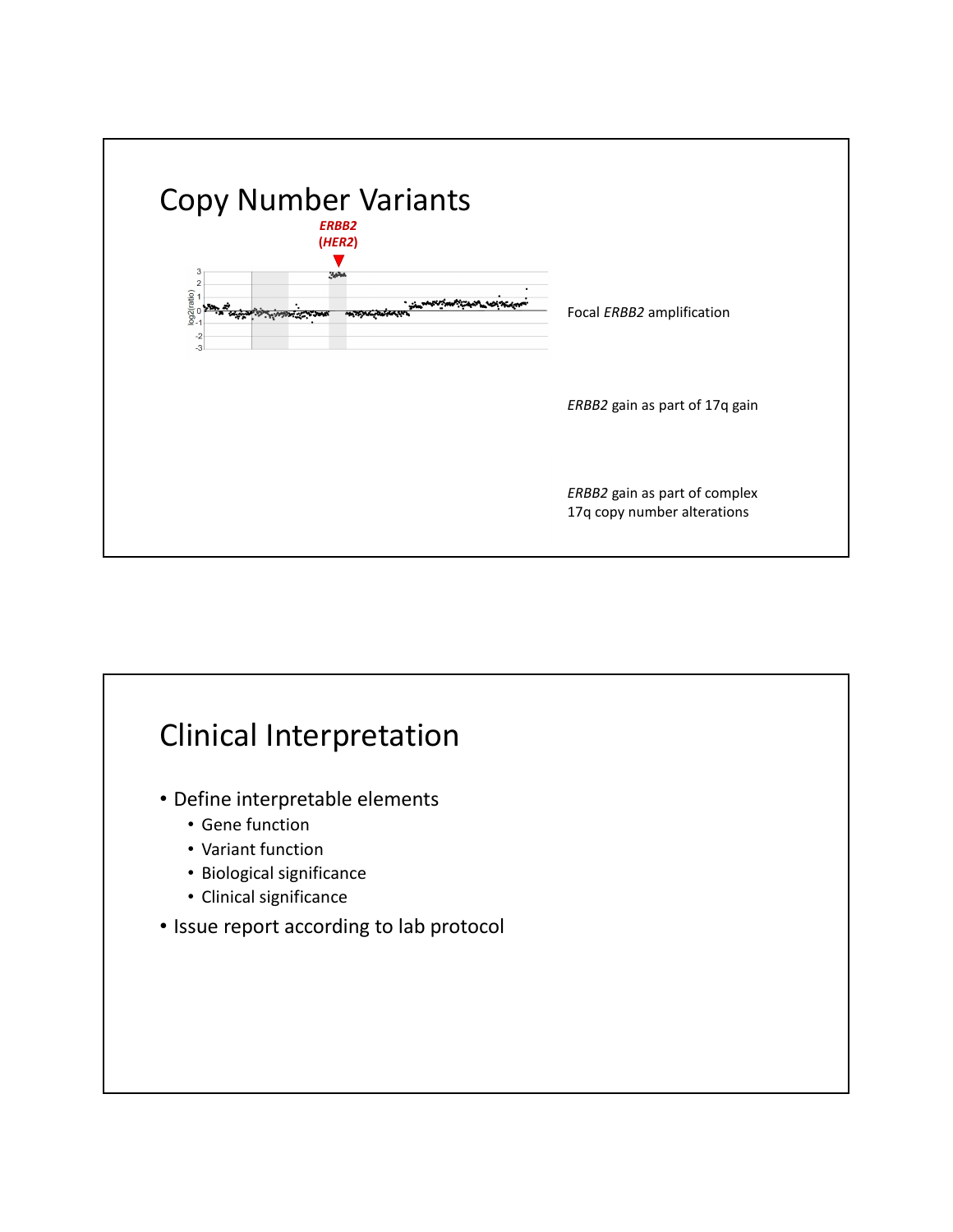# Summary: Copy Number Interpretation • Principle of copy number analysis: ratio of read counts (tumor vs. normal control) • Copy number analysis is affected by tumor purity • Copy number analysis is relative, not absolute • Focus on focal amplifications of oncogenes and focal deletions of tumor suppressor genes

### Bonus: Integrated Analysis

- Sequence alteration variant allele fraction
- Copy number state
- Tumor purity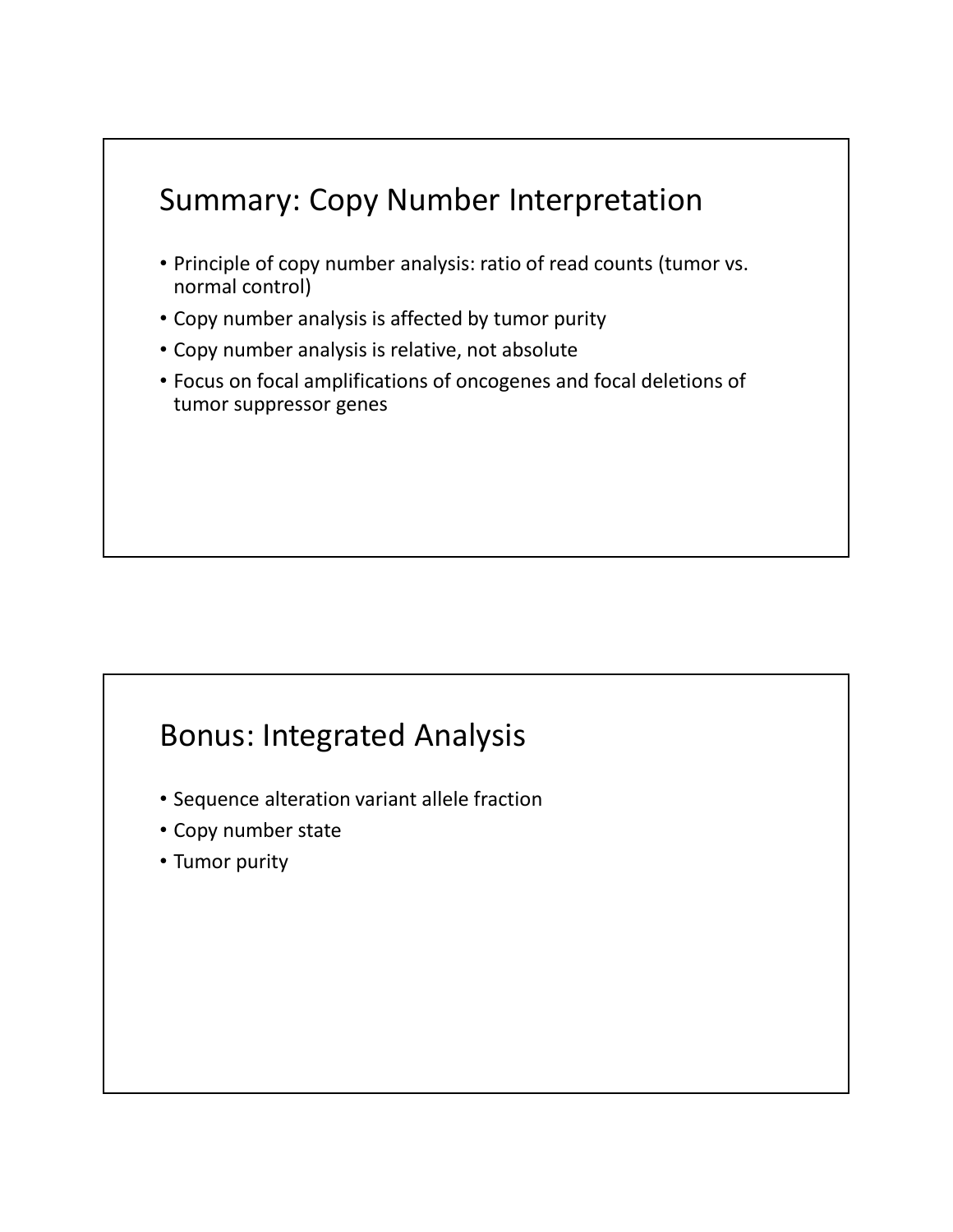

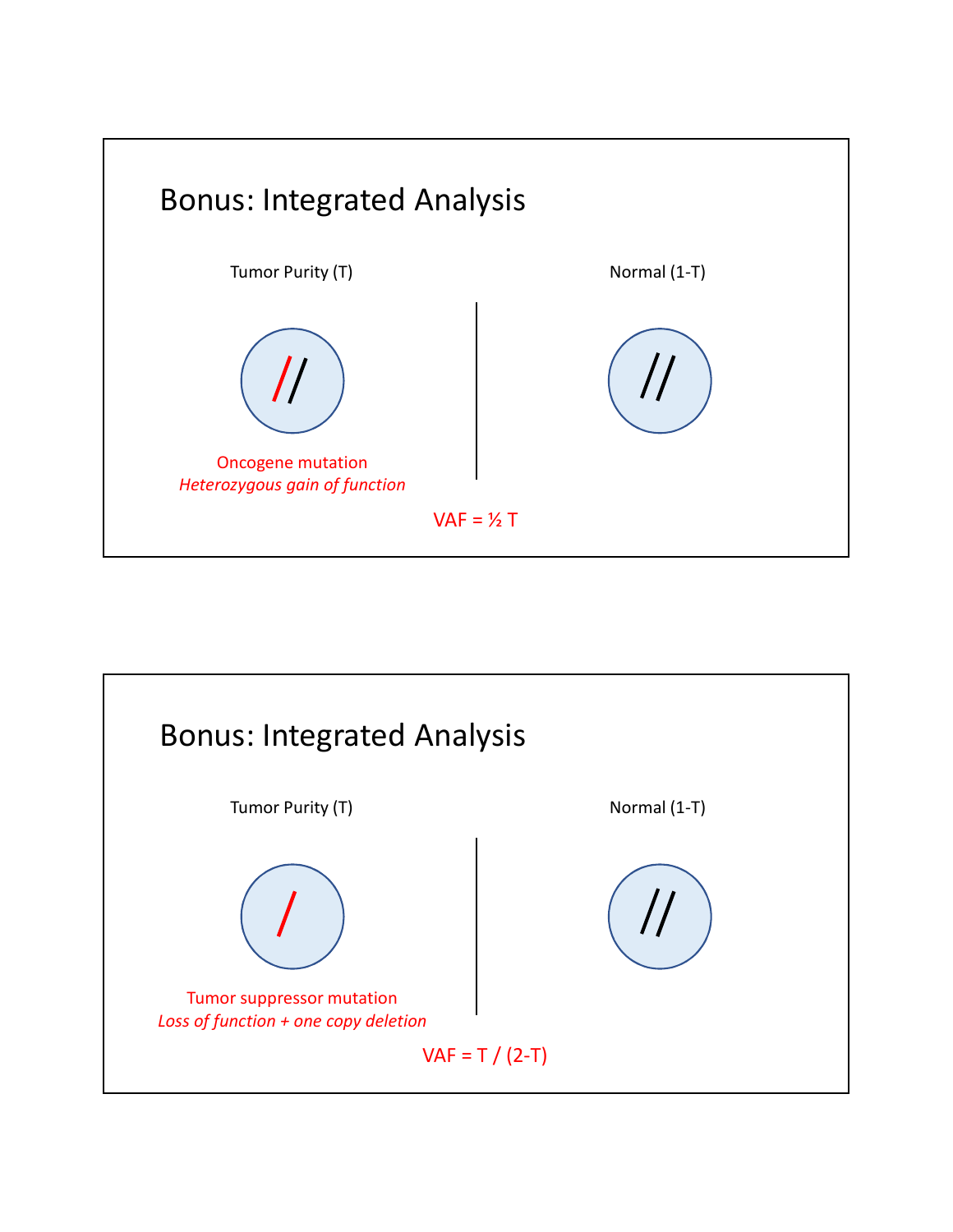